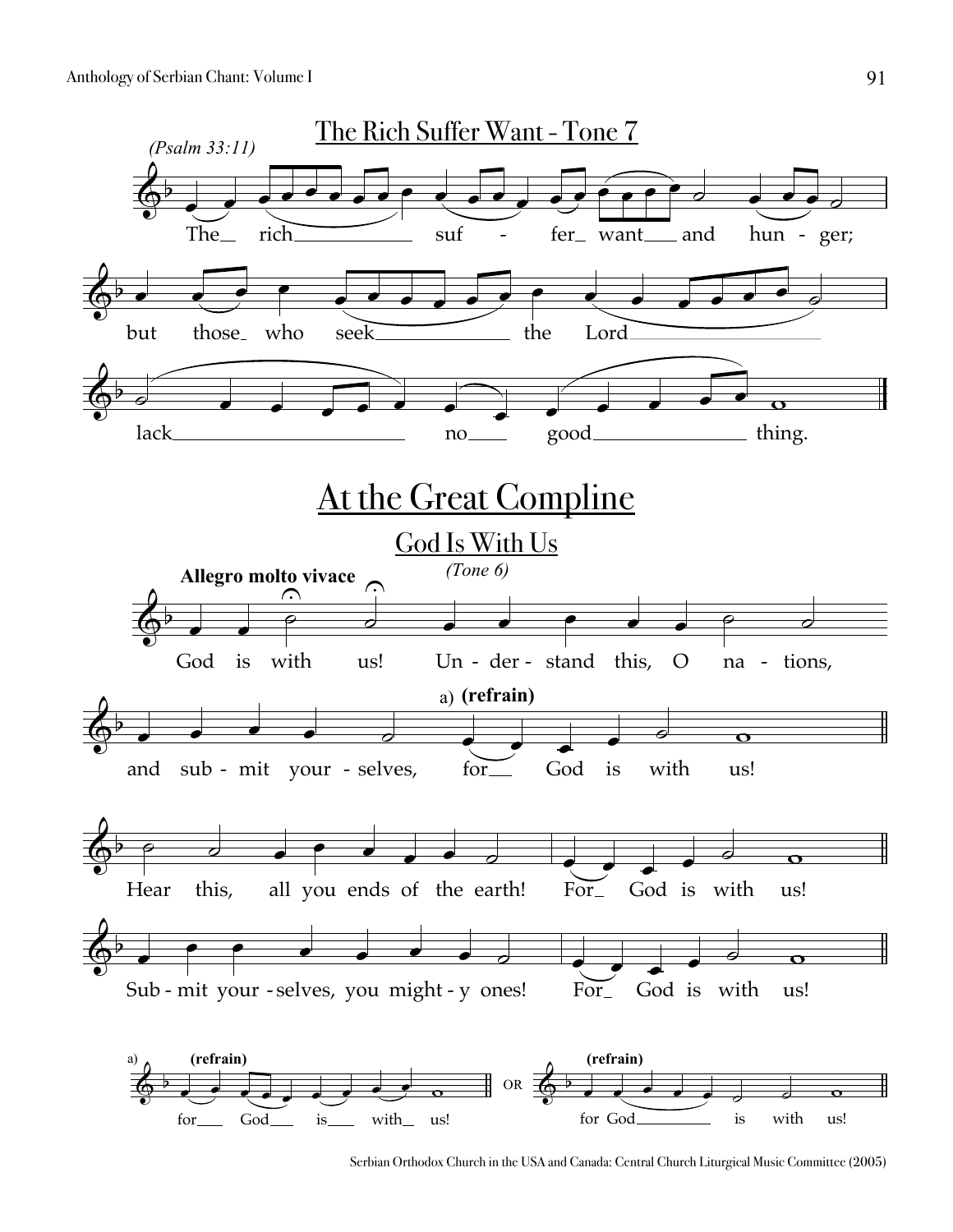

Serbian Orthodox Church in the USA and Canada: Central Church Liturgical Music Committee (2005)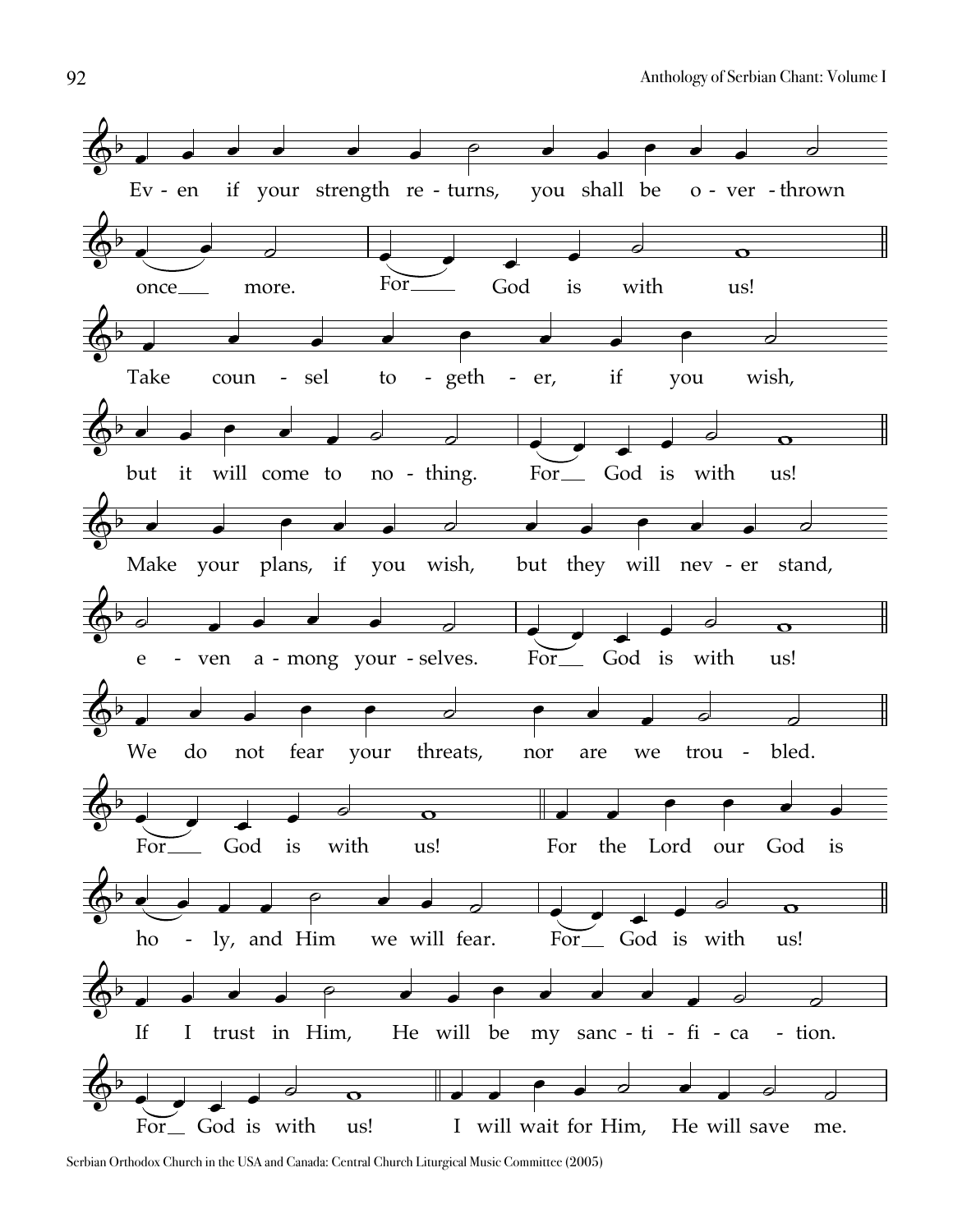

Serbian Orthodox Church in the USA and Canada: Central Church Liturgical Music Committee (2005)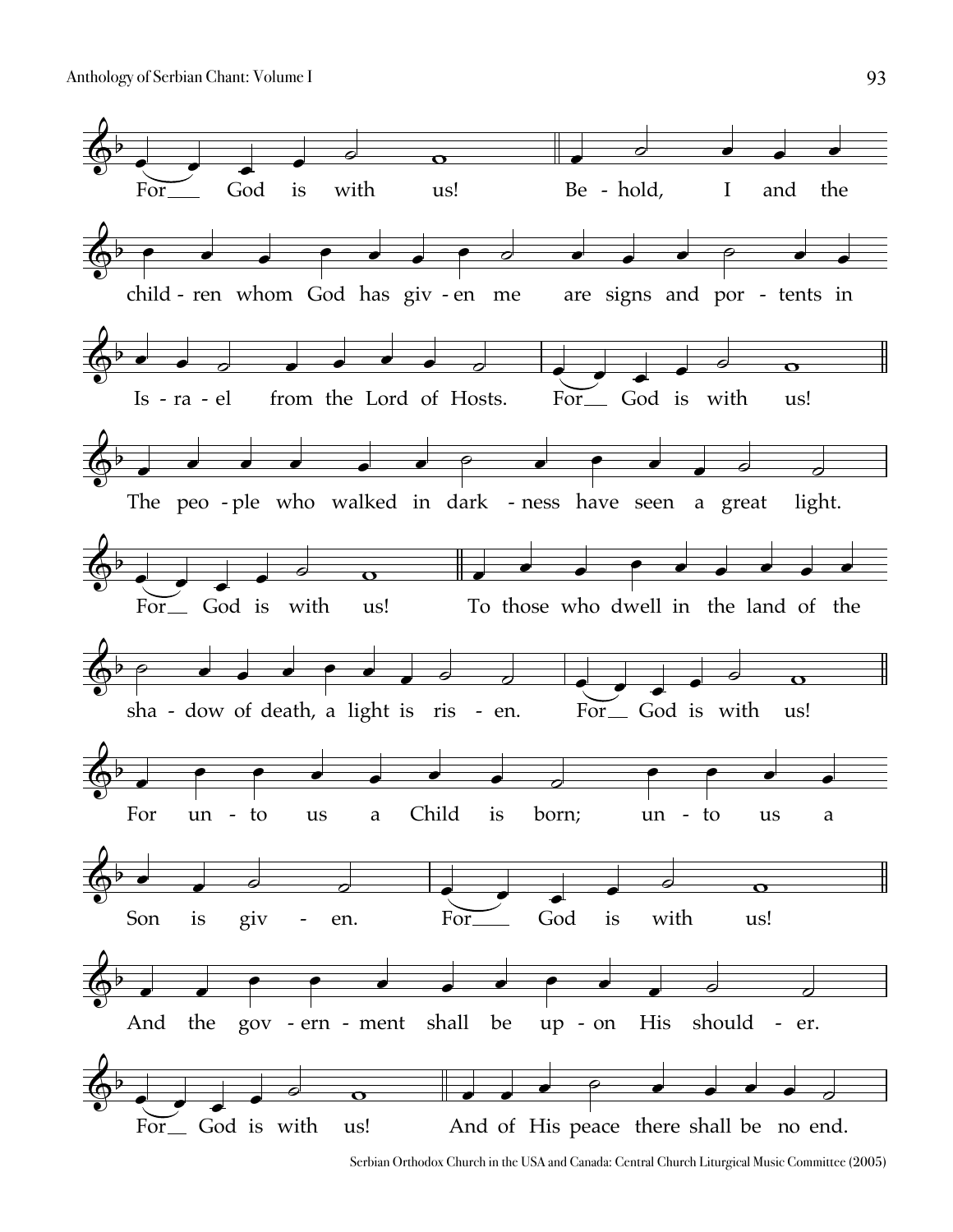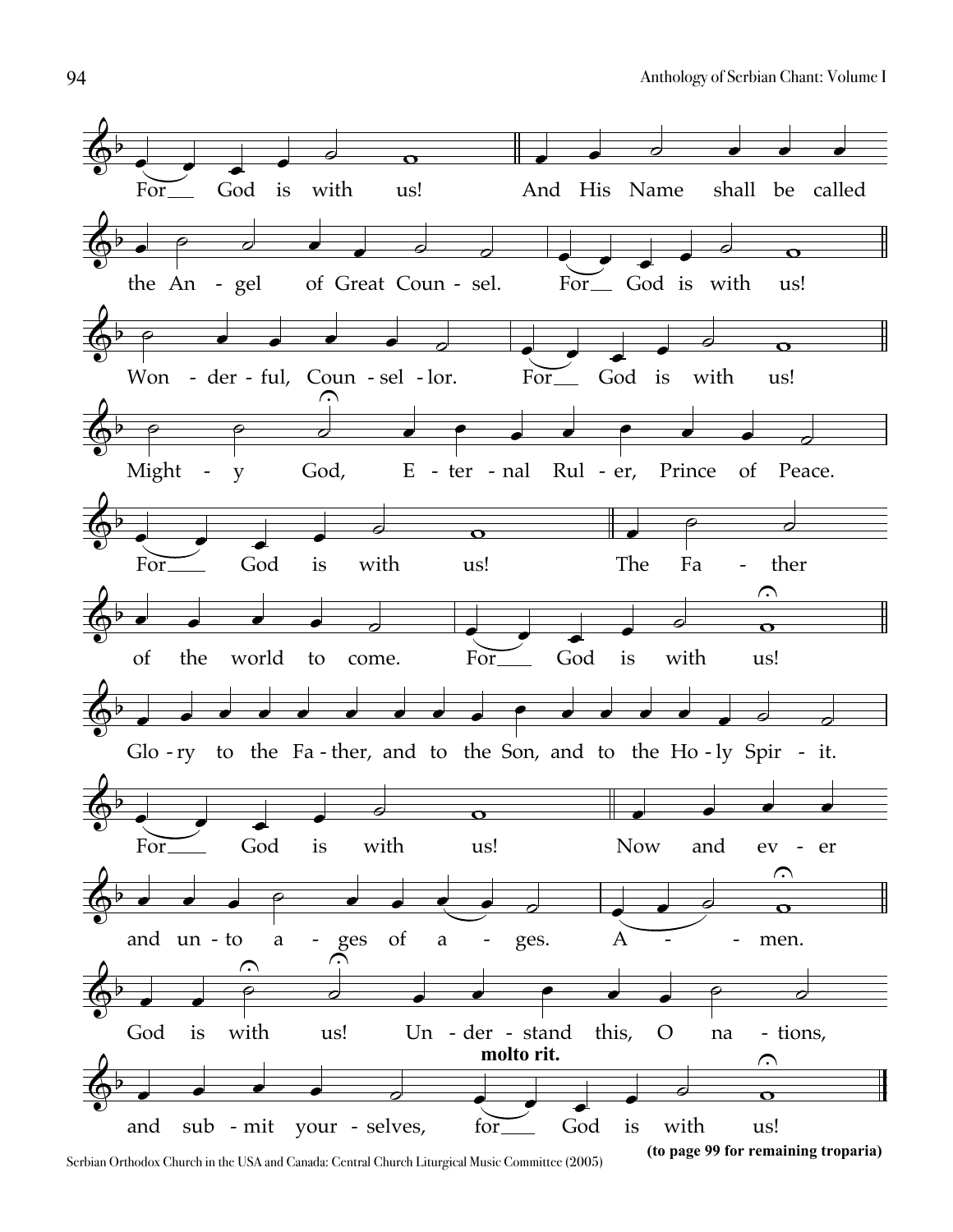

Serbian Orthodox Church in the USA and Canada: Central Church Liturgical Music Committee (2005)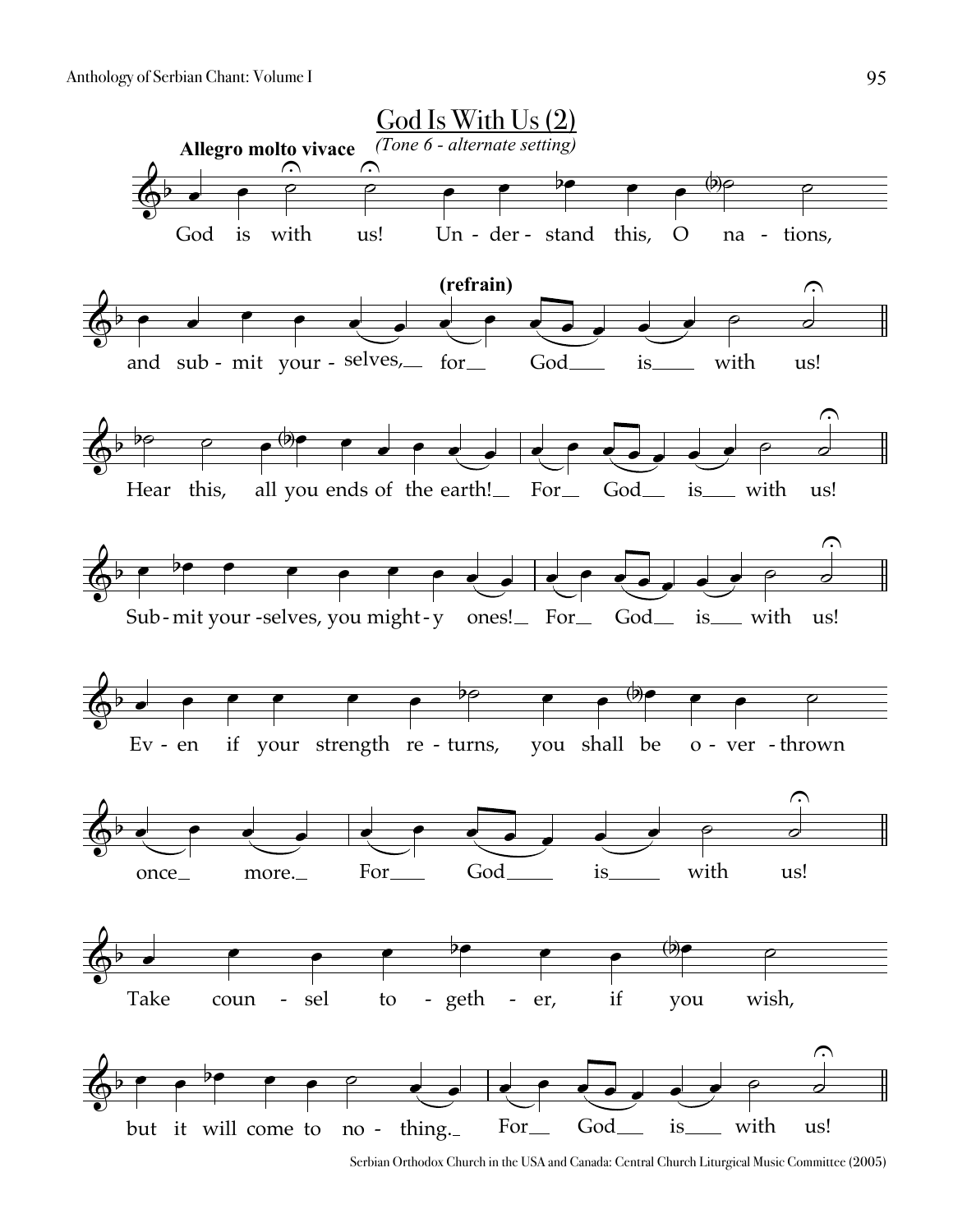![](_page_5_Figure_1.jpeg)

Serbian Orthodox Church in the USA and Canada: Central Church Liturgical Music Committee (2005)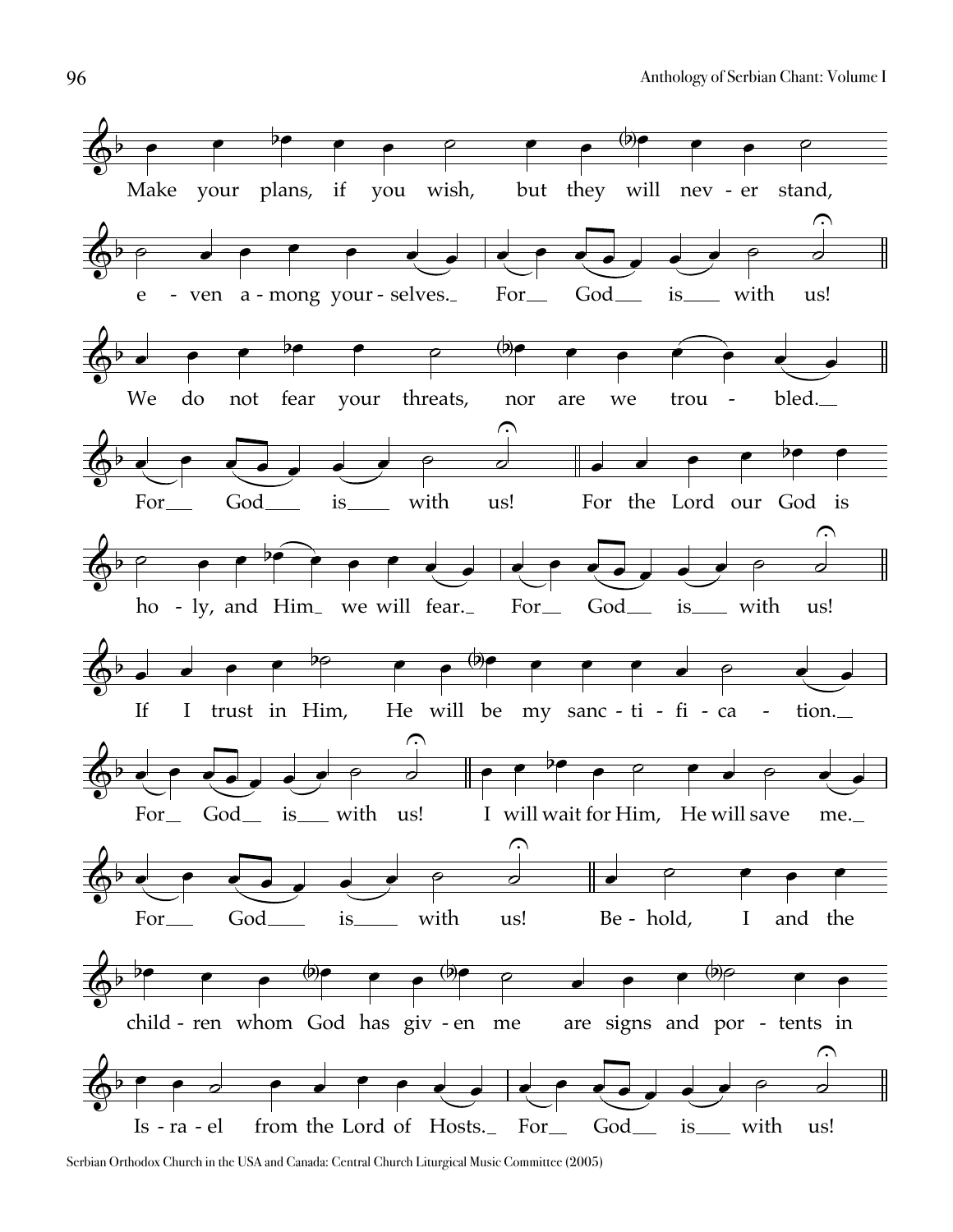![](_page_6_Figure_1.jpeg)

Serbian Orthodox Church in the USA and Canada: Central Church Liturgical Music Committee (2005)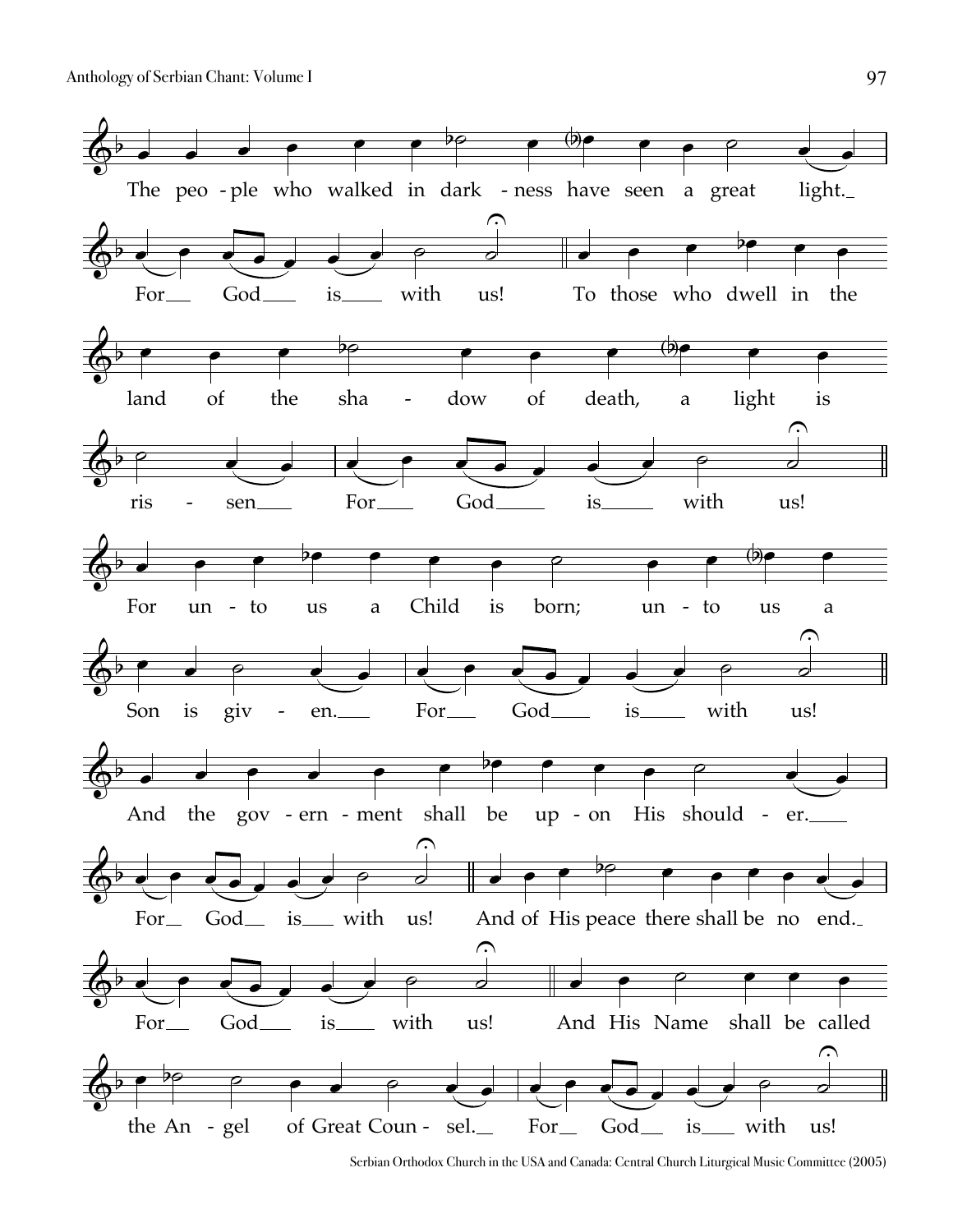![](_page_7_Figure_1.jpeg)

Serbian Orthodox Church in the USA and Canada: Central Church Liturgical Music Committee (2005)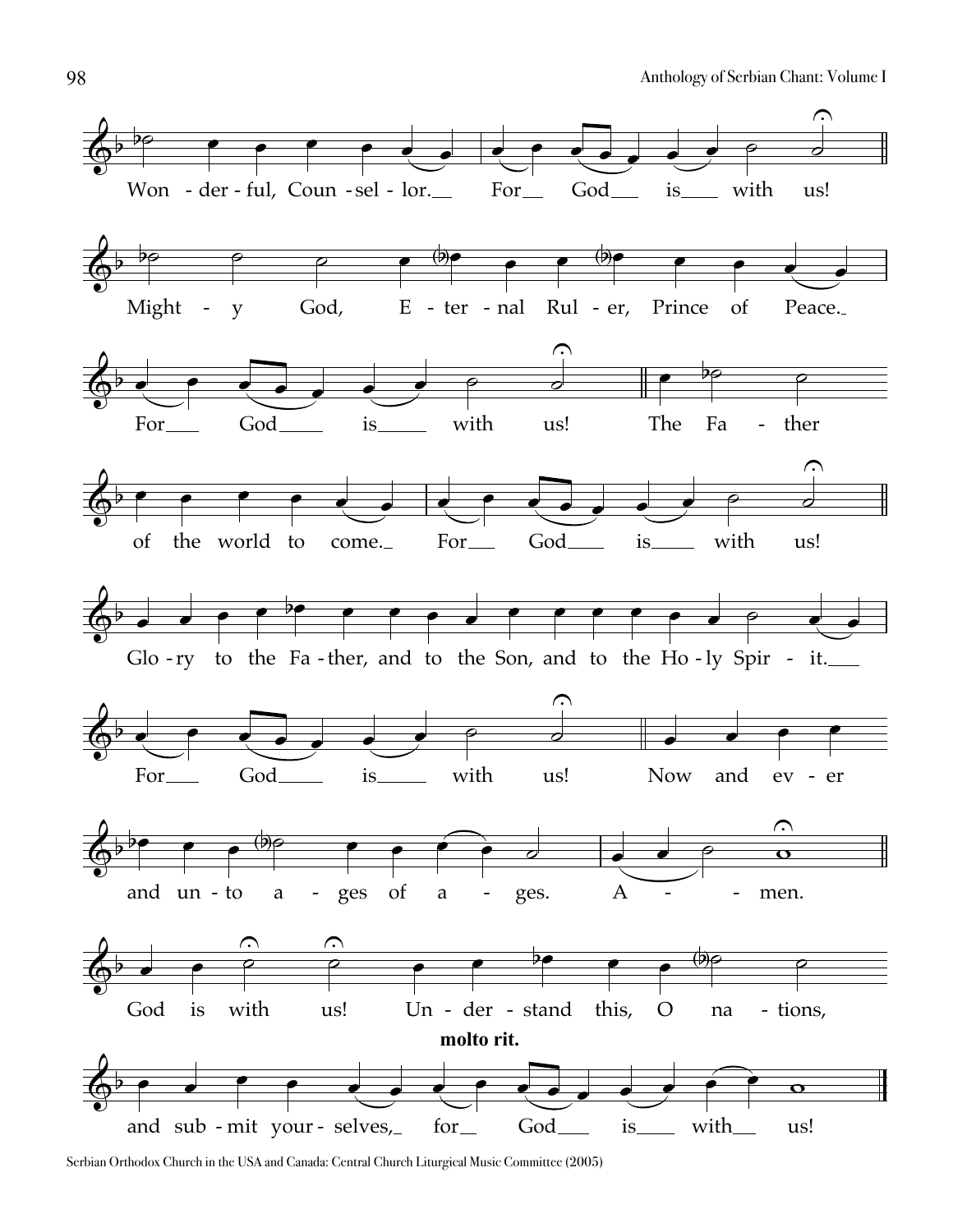![](_page_8_Picture_1.jpeg)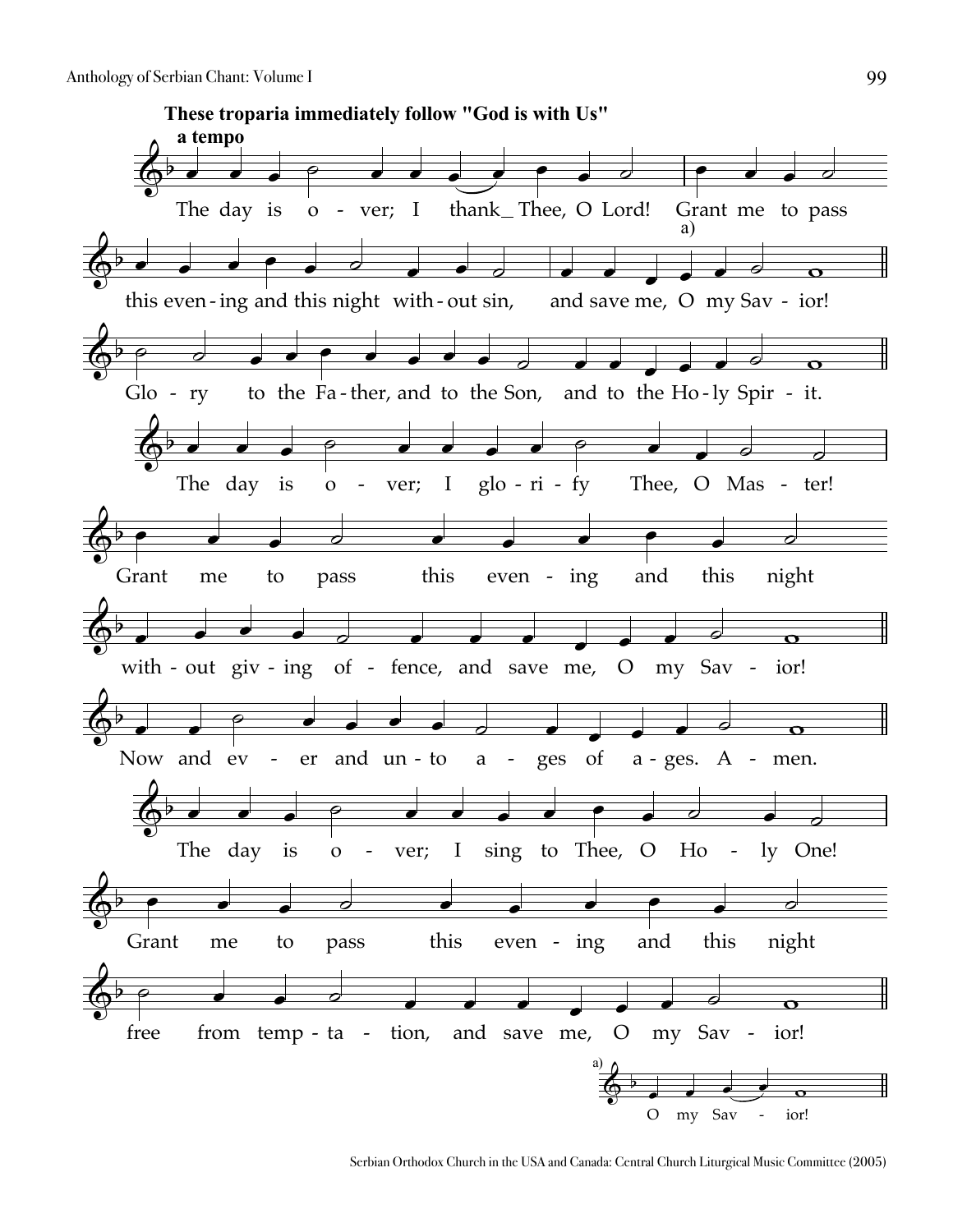![](_page_9_Figure_1.jpeg)

Serbian Orthodox Church in the USA and Canada: Central Church Liturgical Music Committee (2005)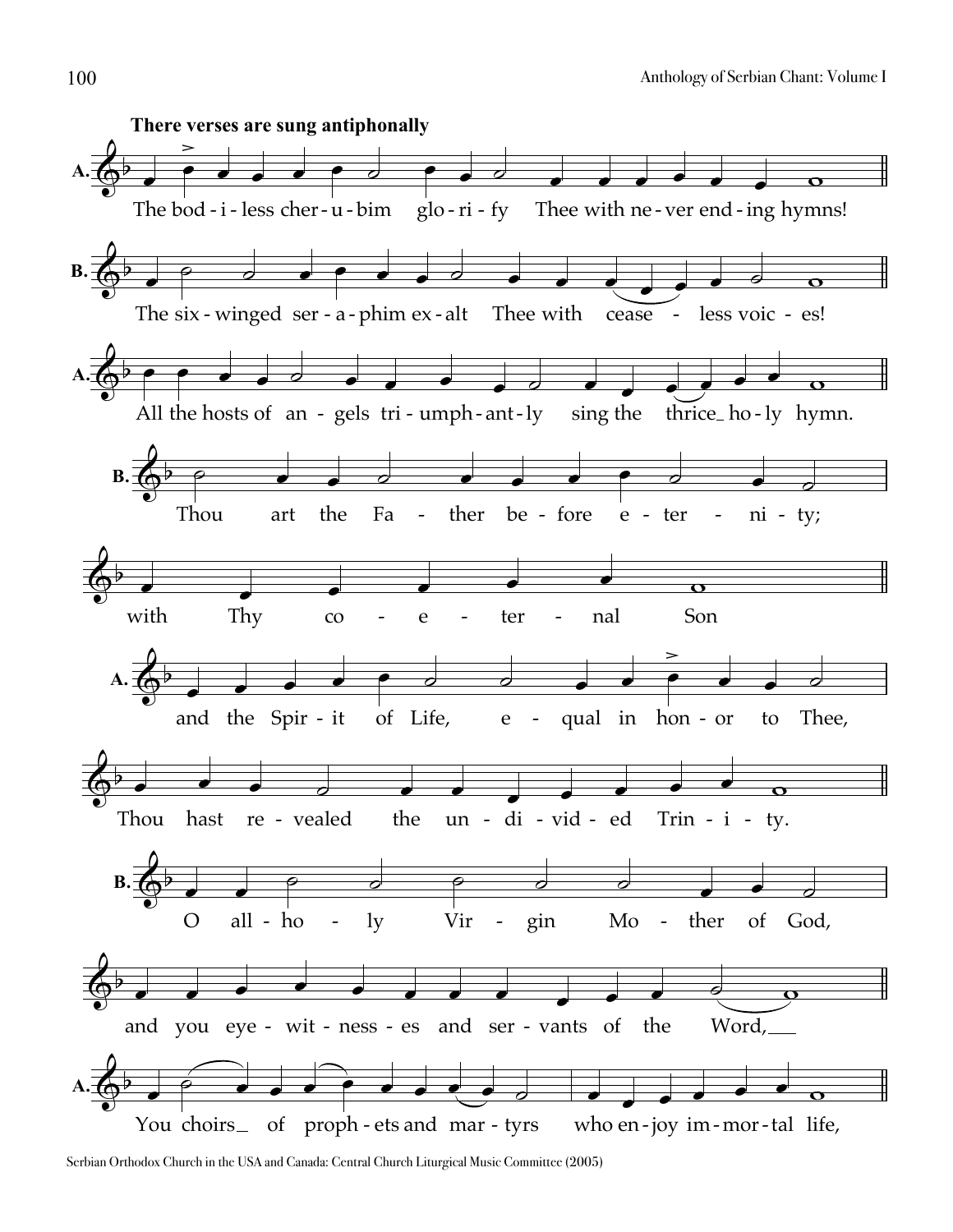![](_page_10_Figure_1.jpeg)

![](_page_10_Figure_2.jpeg)

![](_page_10_Figure_3.jpeg)

Serbian Orthodox Church in the USA and Canada: Central Church Liturgical Music Committee (2005)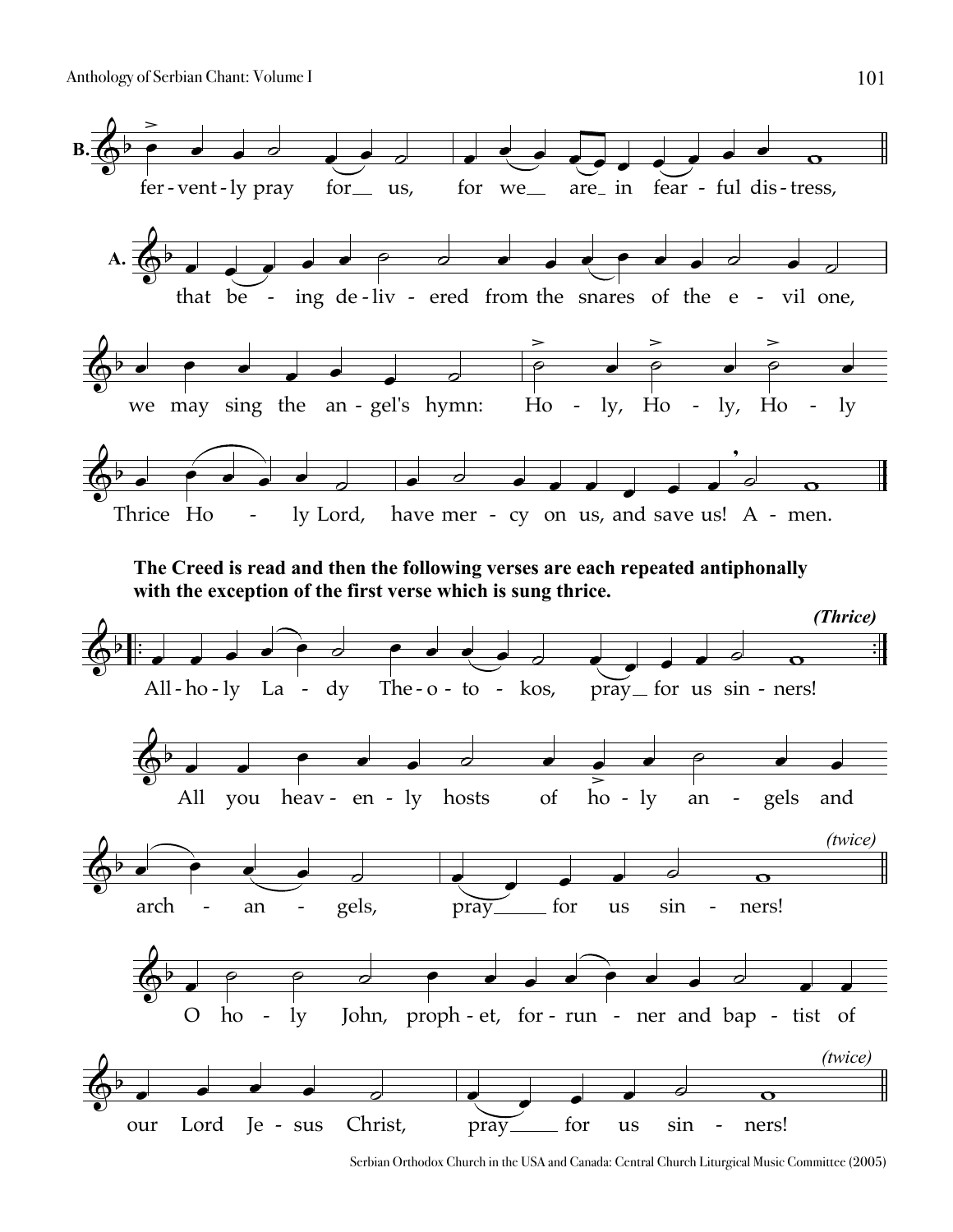![](_page_11_Figure_1.jpeg)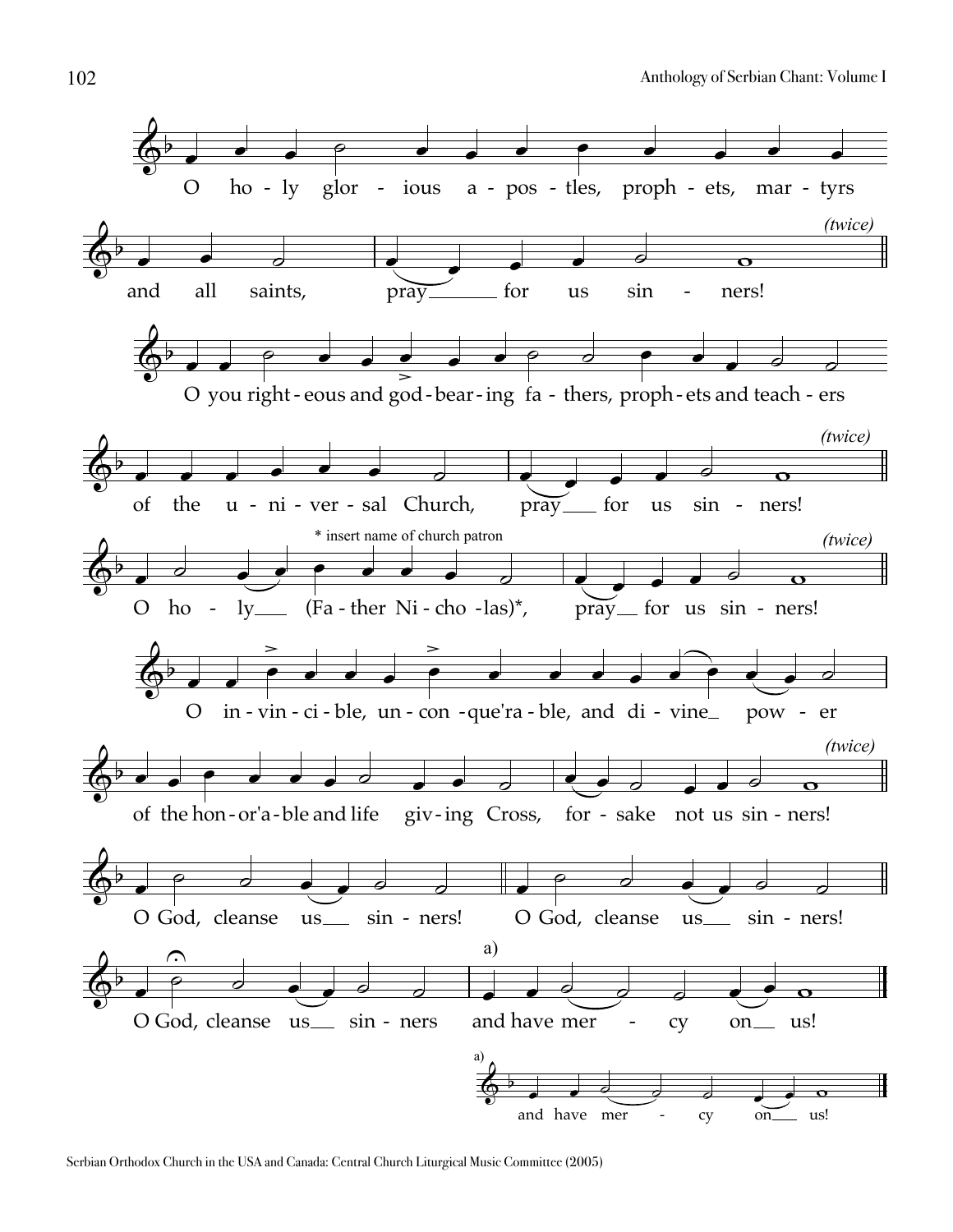![](_page_12_Figure_1.jpeg)

Serbian Orthodox Church in the USA and Canada: Central Church Liturgical Music Committee (2005)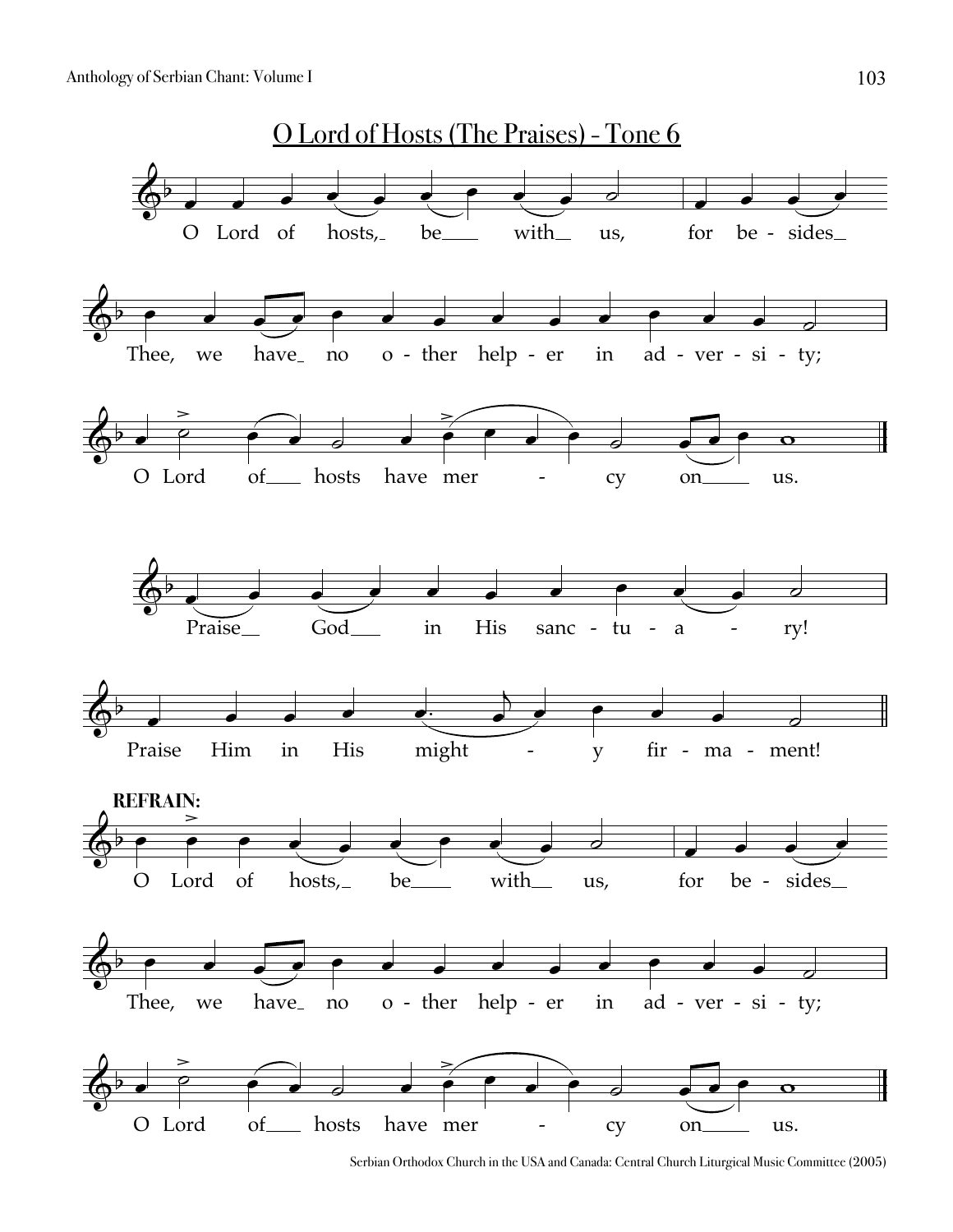![](_page_13_Figure_1.jpeg)

**<sup>(</sup>repeat all of page 103 then proceed to pg 105 "Glory")** Serbian Orthodox Church in the USA and Canada: Central Church Liturgical Music Committee (2005)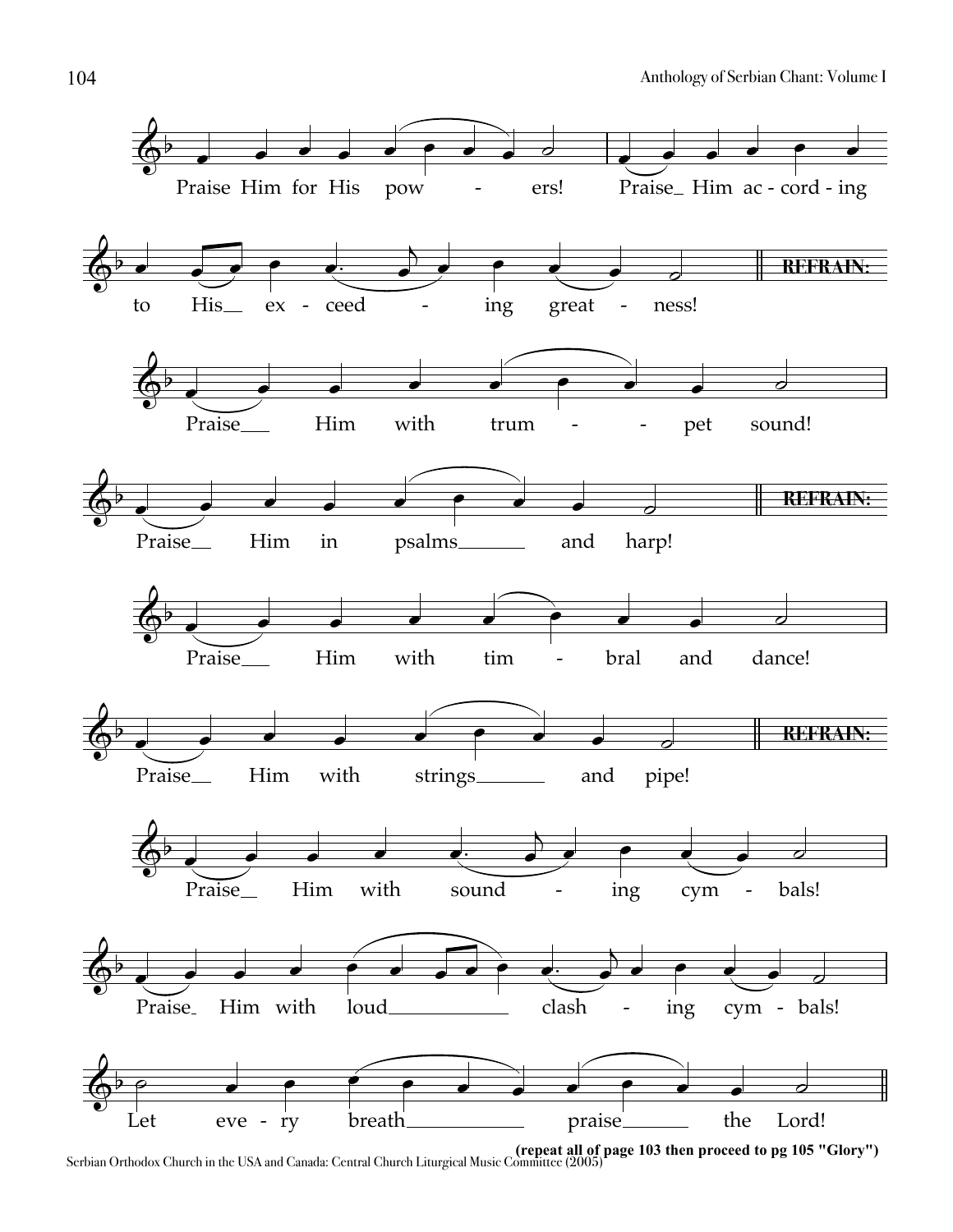![](_page_14_Figure_1.jpeg)

Serbian Orthodox Church in the USA and Canada: Central Church Liturgical Music Committee (2005)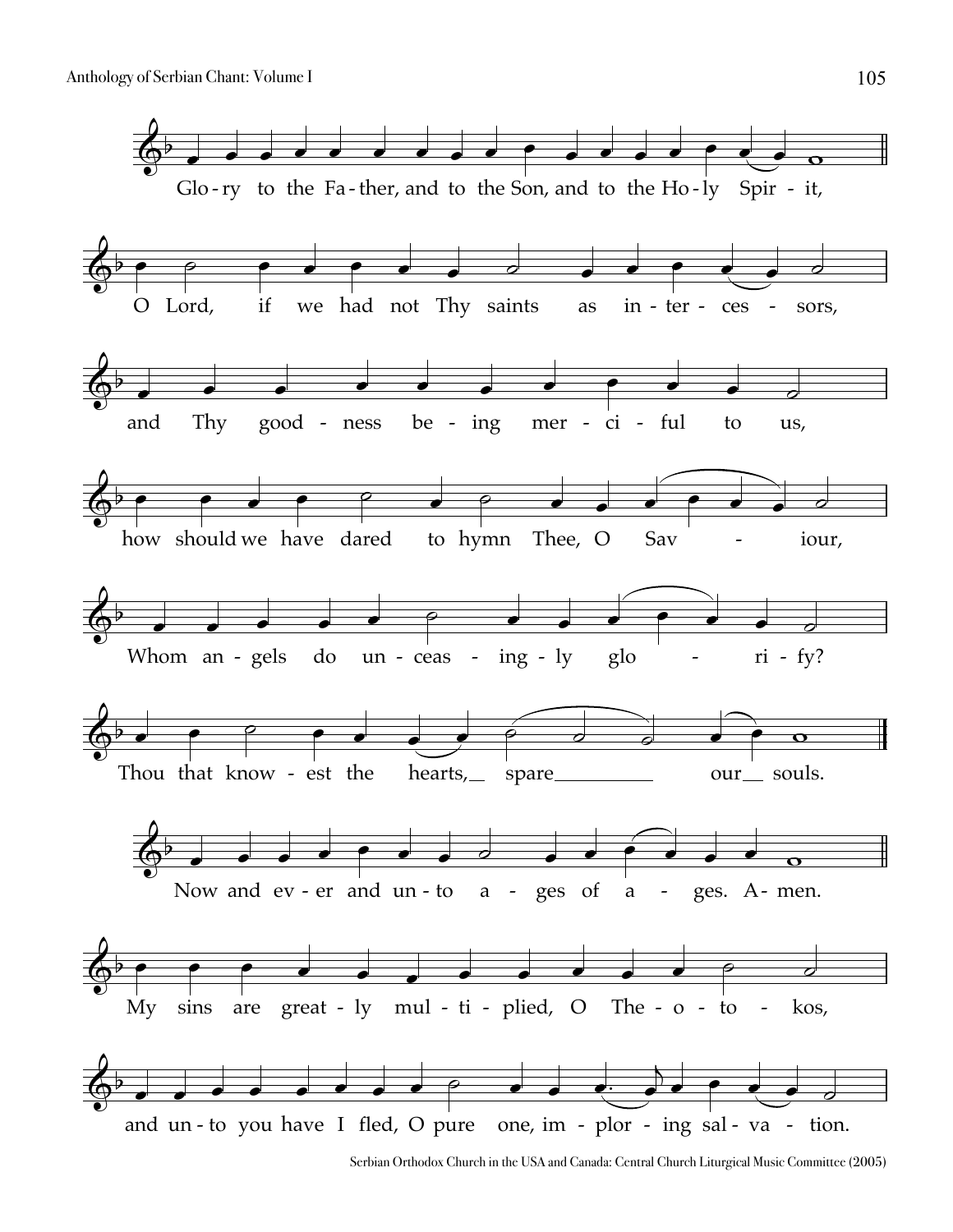![](_page_15_Figure_1.jpeg)

Serbian Orthodox Church in the USA and Canada: Central Church Liturgical Music Committee (2005)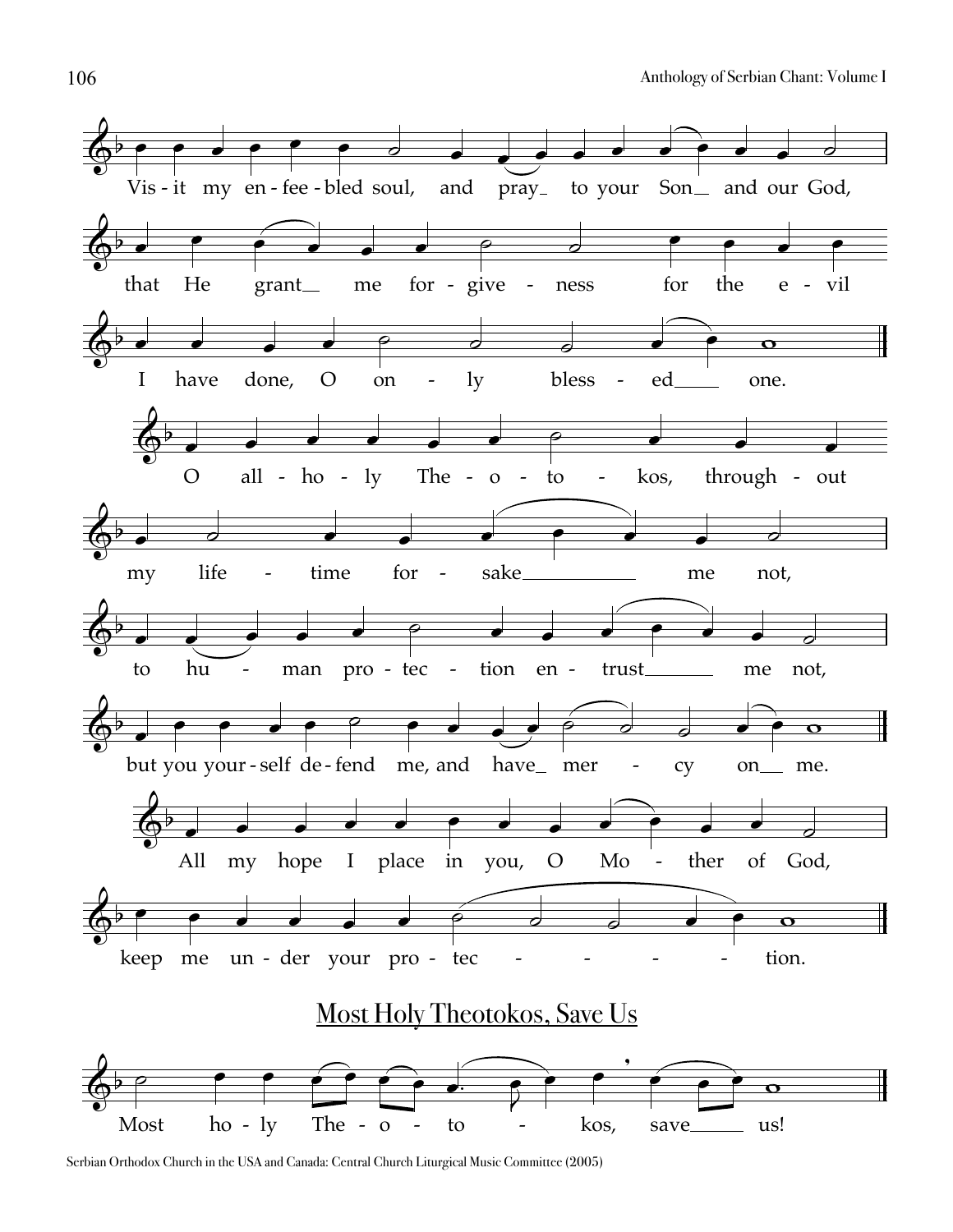Anthology of Serbian Chant: Volume I 107

![](_page_16_Figure_1.jpeg)

Serbian Orthodox Church in the USA and Canada: Central Church Liturgical Music Committee (2005)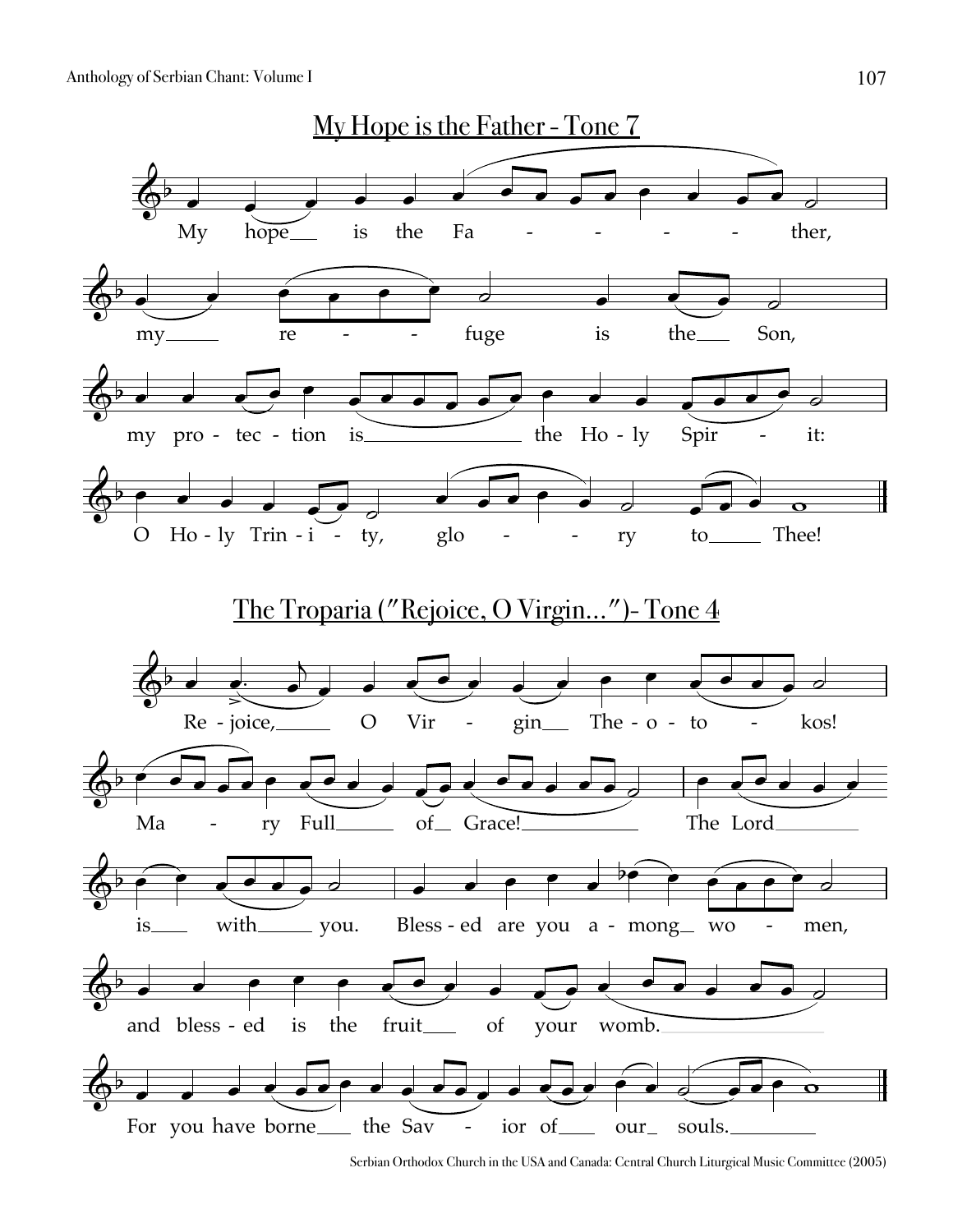![](_page_17_Figure_1.jpeg)

Serbian Orthodox Church in the USA and Canada: Central Church Liturgical Music Committee (2005)